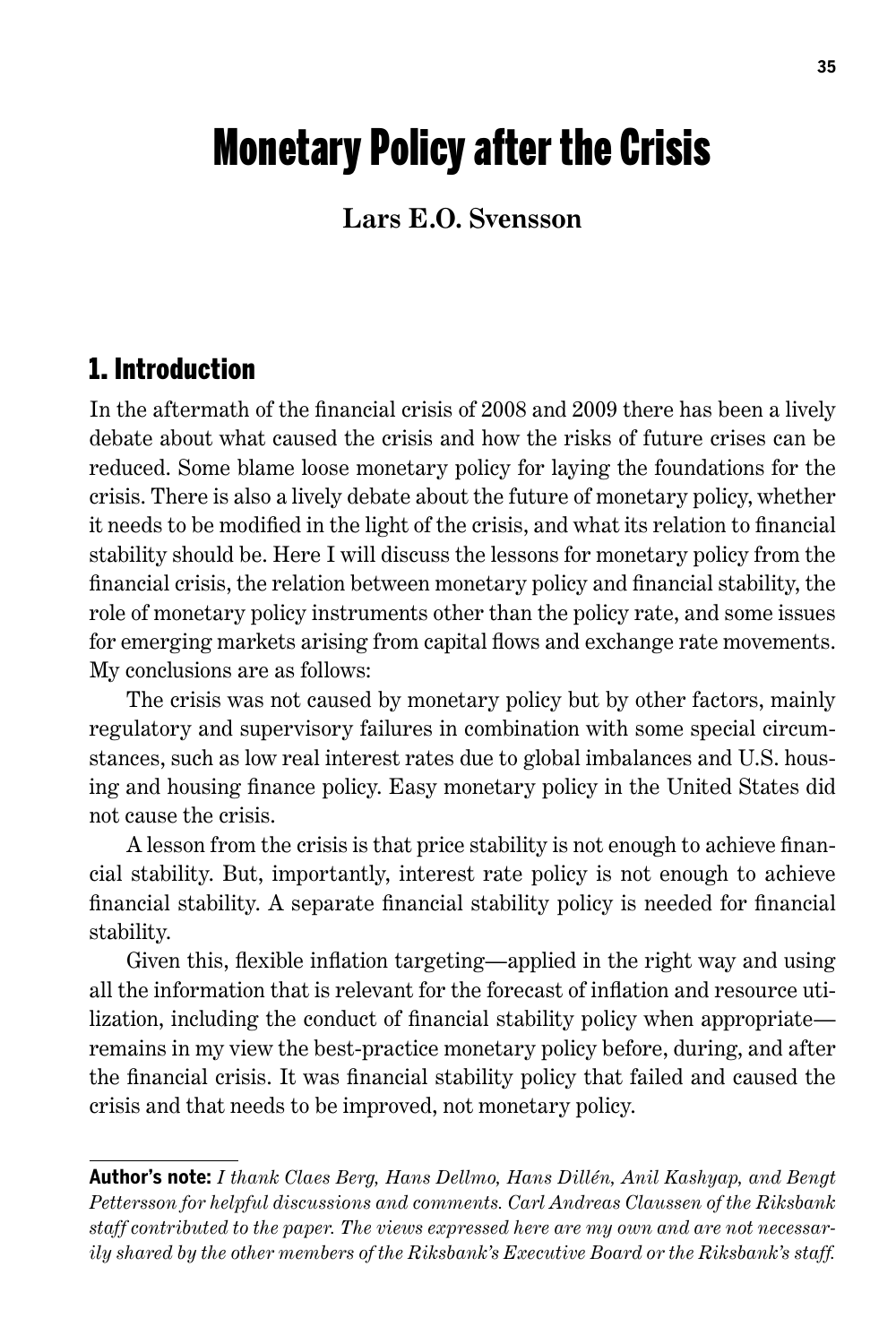When setting up a better financial stability policy, it is important to understand that monetary policy is distinct and different from financial stability policy. The two policies have different objectives and different suitable instruments. Furthermore, the responsibility for monetary policy and control of the monetary policy instruments rests with the central bank, but the responsibility for financial stability policy and control of the financial stability instruments are in most countries shared between several authorities. It is important to conceptually distinguish financial stability policy from monetary policy and avoid conceptual and practical confusion between the two policies. Confusion risks leading to a poorer outcome for both policies and makes it more difficult to hold the policymakers accountable. Trying to use monetary policy to achieve financial stability leads to poorer outcomes for monetary policy and is an ineffective way to achieve and maintain financial stability.

However, the fact that financial stability policy and monetary policy are distinct and different does not mean that there is no interaction between them. This interaction needs to be considered. Monetary policy should be conducted taking the conduct of financial stability policy into account, and vice versa. This is similar to how monetary policy is conducted taking fiscal policy into account, and vice versa. Importantly, under normal conditions, financial stability is handled by financial stability policy, not by monetary policy. Monetary policy should be the last line of defense for financial stability, not the first.

It follows that financial stability as an objective of *monetary policy* makes little sense, whereas financial stability as an objective for the *central bank* makes sense, *if* the central bank gets control over the financial stability instruments.

The standard monetary policy tools are the policy rate and communication. During the crisis when policy rates have been at or close to their zero lower bound, we have seen other more unconventional instruments being used, including large-scale asset purchases (LSAPs) by the Federal Reserve. I believe the LSAPs conducted by the Federal Reserve have had substantial beneficial effects on the U.S. economy and that the objections that have been raised against them are not convincing.

Forward guidance about the future policy rate has been used as an unconventional tool in statements by the Bank of Canada, the Bank of Japan, and the Federal Reserve during the crisis. However, forward guidance in the form of published policy rate forecasts have for several years been a conventional policy instrument for the Reserve Bank of New Zealand, Norges Bank, the Riksbank, and the Czech National Bank. I have long been in favor of the publication of a policy rate forecast on a regular basis, based on both the existing practical experience of publishing such forecasts and the fact that what matters for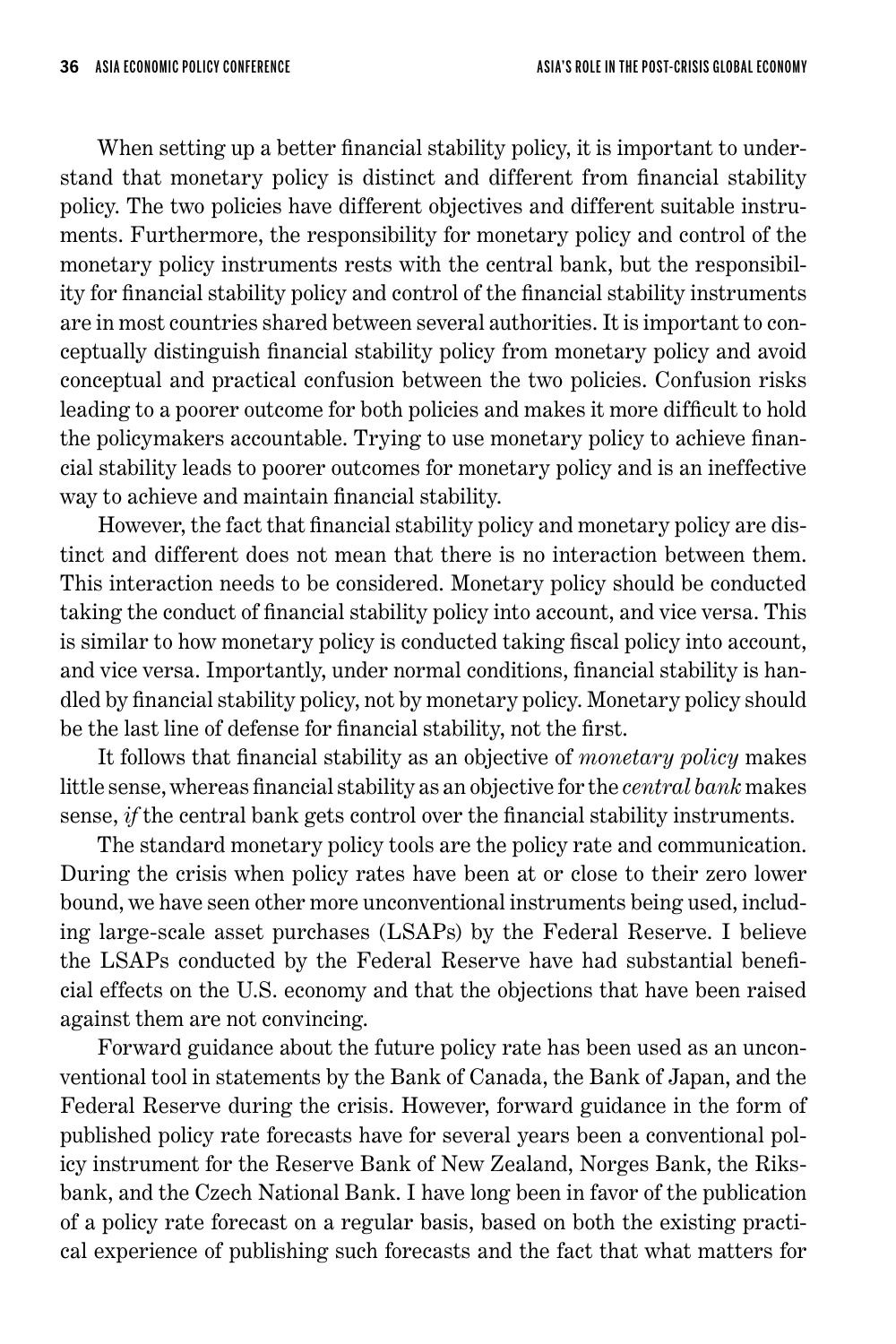the economy and private-sector decisions is not what the policy rate is during the one or few months until the next policy meeting but what the longer interest rates are. These longer rates result from market expectations of future policy rates and term premiums. Publishing a policy rate path would be the most direct way to affect interest rate expectations, especially since central banks should have better information about their own intentions than anyone else.

Based on the observation that emerging market economies have received large capital inflows lately, with risks of bubbles and other negative effects, some observers suggest that the effects on capital flows to other countries should be taken into account when, for instance, the Federal Reserve sets its monetary policy. I do not agree with that conclusion. It seems to me that the problems for the emerging markets concerned depend to a large extent on the decision of these countries to stabilize their dollar exchange rate or even peg to the dollar. Countries that choose to peg to the dollar will tend to import U.S. expansionary monetary policy into their own country. This monetary policy may in many cases be too expansionary for the countries concerned, creating an overheated economy with risks for bubbles and other negative consequences. A flexible exchange rate would give the countries the option of conducting an independent monetary policy appropriate for the country in question. If countries nevertheless choose a peg to the dollar, with capital inflows, bubbles, and other negative effects, they are themselves responsible for those effects.

More expansionary monetary policy, for instance, in the United States in the form of lower long rates due to LSAPs, tends to depreciate the dollar, all else equal. This does not mean that the United States is conducting a beggarthy-neighbor policy that hurts other countries. A weaker currency is a normal consequence of more expansionary monetary policy in an open economy. Other countries can adjust their policy in response. All countries cannot depreciate their currency against each other, but all countries can conduct more expansionary policy if they prefer, using conventional or unconventional policy tools. This will increase real activity and both exports and imports, which in a situation with underutilized world resources is to the benefit of all. Monetary policy is not a zero-sum game.

### 2. Flexible Inflation Targeting Still Best-Practice Monetary Policy

My starting point is that the objectives of a good monetary-policy framework are twofold: to stabilize inflation around a low level and resource utilization around the highest sustainable level. Such a framework is fully consistent with the dual mandate of maximum employment and stable prices of the Federal Reserve, with its mandate-consistent inflation rate, and the flexible inflation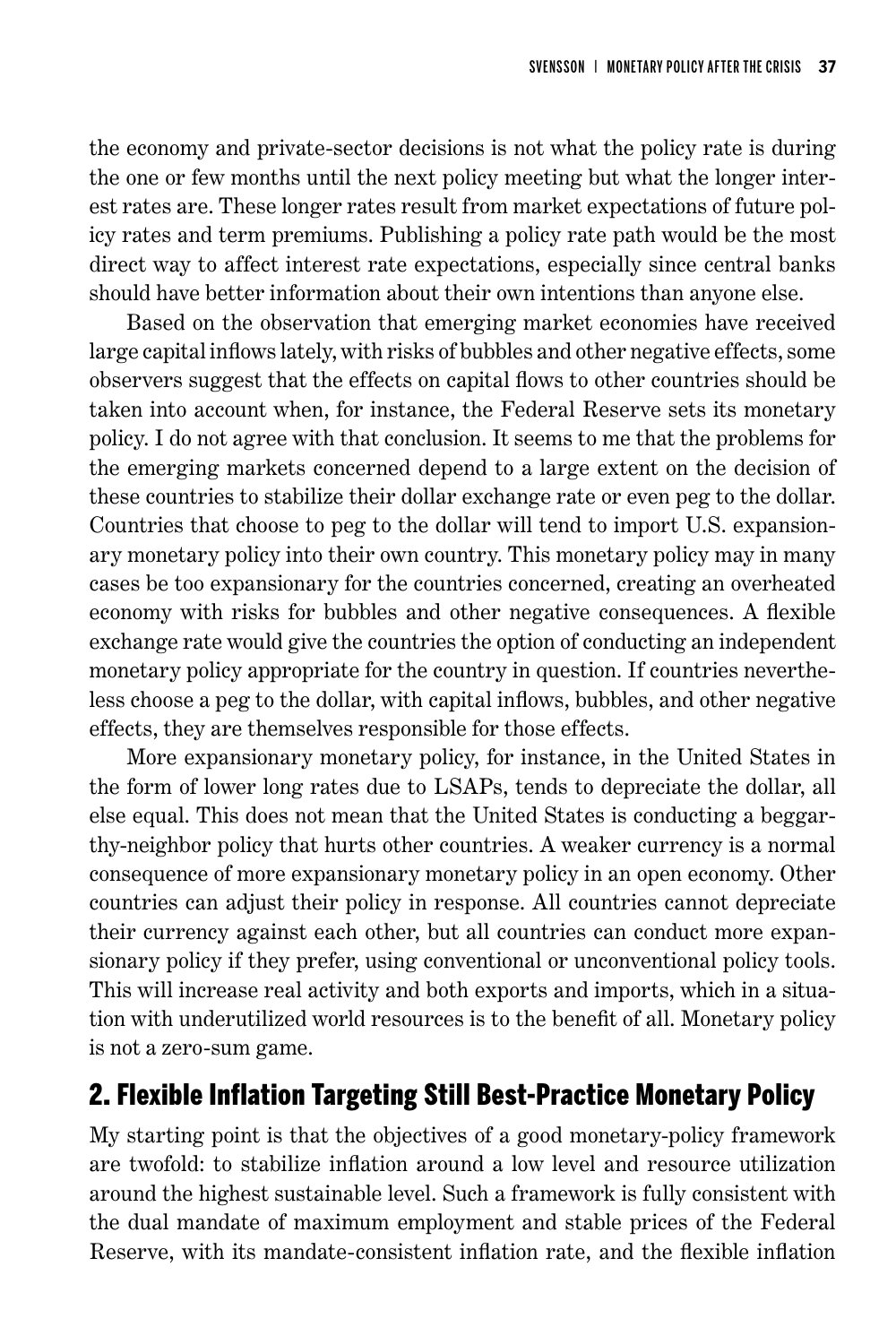targeting of the Riksbank, with its inflation target (Bernanke 2011a, Svensson 2011b). There is no fundamental difference between the monetary-policy frameworks of the Federal Reserve and the Riksbank, although the communication strategies of the two institutions are somewhat different.<sup>1</sup>

The dual mandate and flexible inflation targeting boil down to "forecast targeting" (Woodford 2007, Svensson 2011b), that is, choosing a policy rate path such that the corresponding forecasts for inflation and resource utilization "look good" in the sense that they best stabilize inflation around the mandate-consistent/target inflation rate and resource utilization around its highest sustainable level. Thus, "looking good" implies an efficient trade-off between the stability of inflation and the stability of resource utilization.<sup>2</sup>

Is the financial crisis a reason to modify this framework of flexible inflation targeting? That depends on the causes of the crisis. As I see it, the financial crisis was caused by factors that had very little to do with monetary policy. These factors were the *macro conditions*, global imbalances that led to low real interest rates and high asset prices and the Great Moderation that led to a systematic underestimation of risk and a substantial expansion of credit; *distorted incentives* in financial markets that led to extreme levels of leverage and risk-taking and a lack of due diligence; *regulatory and supervisory failures* that underestimated or disregarded the fragility of the financial sector; eventually enormous *information problems* with extremely complex asset-backed securities and huge hidden off-balance-sheet liabilities; and some very *specific circumstances*, such as the U.S. housing policy to support homeownership for low-income households and related subprime mortgages contributing to the U.S. housing boom. Importantly, none of these causes had anything to do with monetary policy, except indirectly in that monetary policy may have contributed to the Great Moderation (Bean 2009, Svensson 2010).

So what conclusions can we draw from this about the conduct of monetary policy and any need to modify the framework of flexible inflation targeting? One obvious conclusion is that price stability is not enough to achieve financial stability (Carney 2009, White 2006). Good flexible inflation targeting by itself does not achieve financial stability, if anyone ever thought it did.

Another conclusion is that interest rate policy is not enough to achieve financial stability. The policy rate is an ineffective instrument for influencing financial stability, and policy rates high enough to have a noticeable effect on credit growth and house prices will have a strong negative effect on inflation and resource utilization, even in sectors that are not experiencing any speculative activity. The use of the policy rate to prevent an unsustainable boom in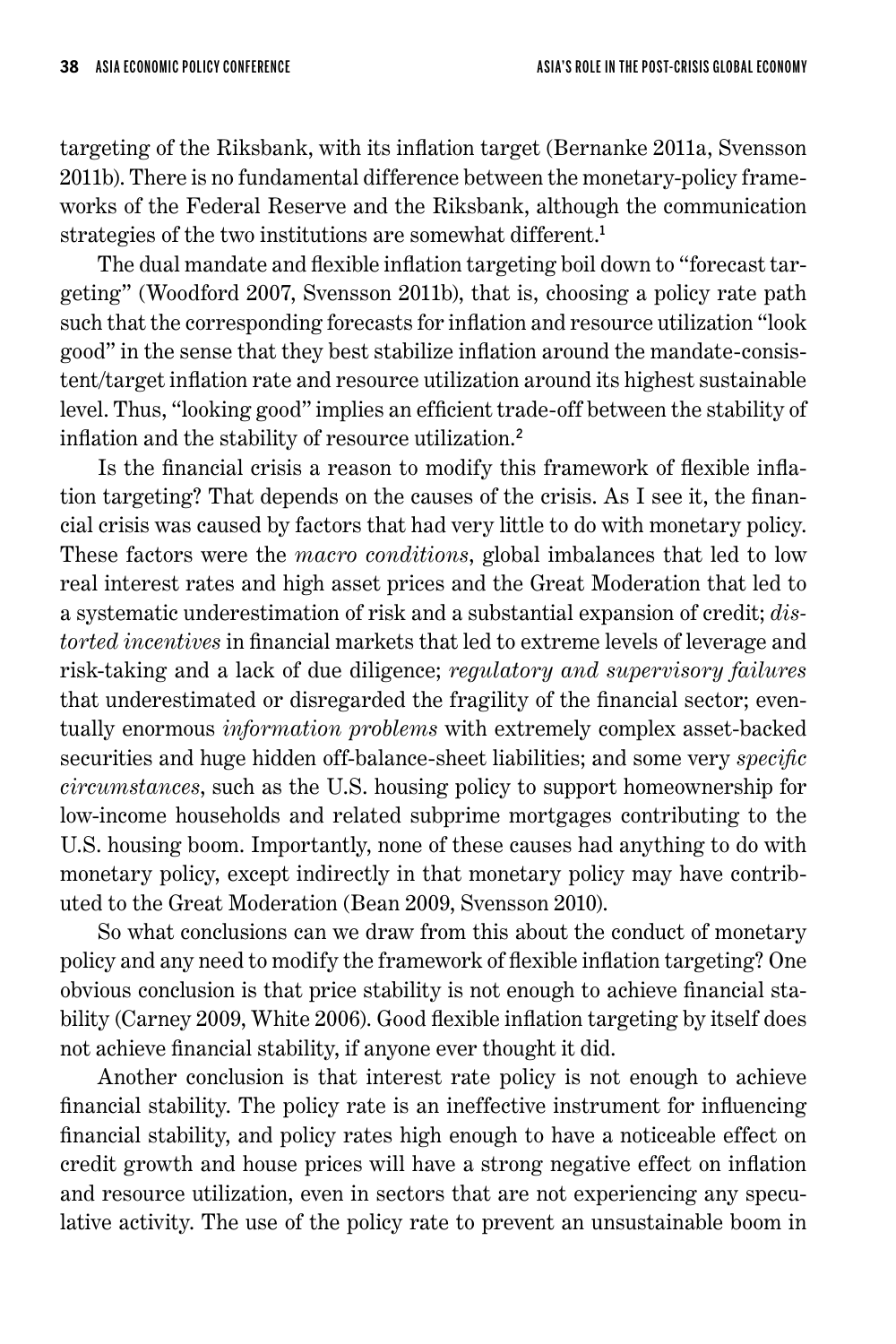house prices and credit growth poses major problems for the timely identification of such an unsustainable development, as well as for the assessment of whether policy-rate adjustment would have any noticeable impact on the unsustainable development, and of whether, in the longer run, the outcome for inflation and resource utilization would be better.<sup>3</sup>

Thus, it was financial stability policy that failed, not monetary policy. Monetary policy in the form of flexible inflation targeting—applied in the right way and using all the information that is relevant for the forecast of inflation and resource utilization, including the conduct of financial stability policy when appropriate—remains in my view the best-practice monetary policy before, during, and after the financial crisis.

#### 3. Monetary Policy and Financial Stability Policy Are Different

This leads me to the more general question of what the relation between monetary policy and financial stability should be. For instance, it is sometimes said that the objectives of monetary policy should be expanded to include financial stability (Eichengreen, Rajan, and Prasad 2011, and Eichengreen et al. 2011). Such suggestions give the impression that monetary policy and financial stability are the same thing. But they are not. It is important to conceptually distinguish financial stability policy from monetary policy and avoid conceptual and practical confusion between the two policies. Confusion risks leading to a poorer outcome for both policies and makes it more difficult to hold the policymakers accountable. Trying to use monetary policy to achieve financial stability leads to poorer outcomes for monetary policy and is an ineffective way to achieve and maintain financial stability.

Different economic policies, such as fiscal policy, monetary policy, and labor market policy, can be distinguished according to their objectives, the policy instruments that are suitable for achieving the objectives and the authority or authorities that control the instruments and are responsible for achieving the objectives. From this point of view, it is clear that monetary policy and financial stability policy are distinct and different, and understanding this is important.

Monetary policy, in the form of flexible inflation targeting, has the objective of stabilizing both inflation around the inflation target and resource utilization around a sustainable level. Under normal circumstances, the suitable instruments are the policy rate and communication, including the publication of forecasts of inflation, the real economy, and (by some central banks) the policy rate. In times of crisis, as we have seen during the financial crisis, in particular when the policy rate is at or close to the zero lower bound, other more unconventional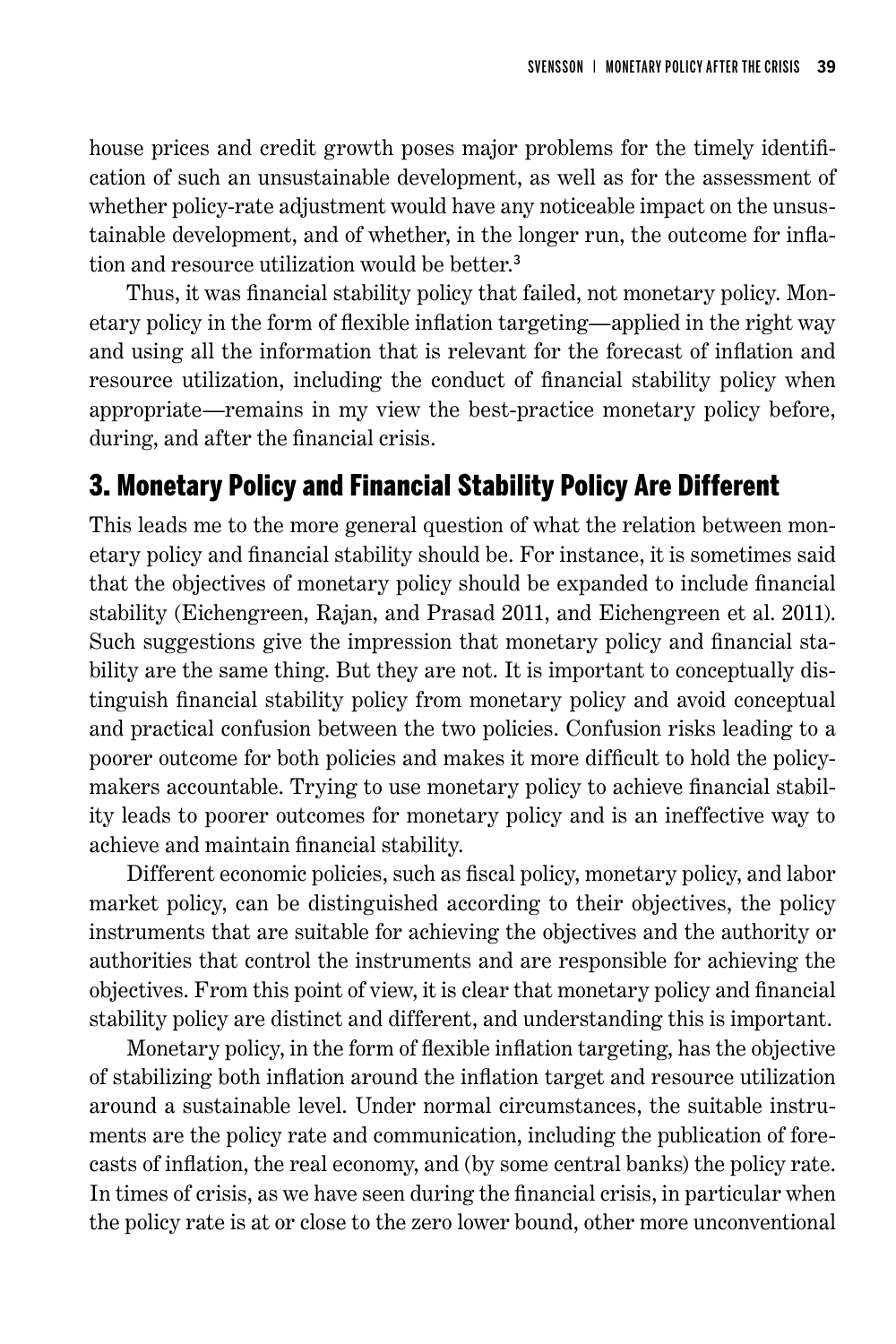instruments can be used. These instruments include fixed-rate lending at longer maturities, asset purchases (quantitative easing) to affect longer interest rates and expectations of future short rates, and foreign exchange intervention to prevent currency appreciation or even to induce currency depreciation. The authority responsible for monetary policy is typically the central bank. In many countries, including all the member states of the European Union, the central bank is given exclusive authority over monetary policy by statute and various measures to protect this policy independence are put in place.

Financial stability policy has the objective of maintaining and promoting financial stability. Financial stability can be defined as a situation in which the financial system can fulfill its main functions of submitting payments, transforming saving into financing, and providing risk management with sufficient resilience to disruptions that threaten these functions. The available instruments are, under normal circumstances, supervision, regulation, and financial stability reports with analyses and leading indicators that may provide early warnings of stability threats.

In times of crisis, authorities may use instruments such as lending of last resort, variable-rate lending at longer maturities (credit policy, credit easing), government lending guarantees, government capital injections, special resolution regimes for insolvent financial firms, and so forth. The responsible authorities vary across countries, but the powers are typically divided between several authorities. The lender of last resort function is with the central bank, but other instruments are often in the hands of other authorities.

So, financial stability policy and monetary policy are conceptually distinct, with distinct objectives and distinct suitable instruments. The decision frequency is also different. In monetary policy, decisions are often made six to eight times a year. In policy for financial stability, decisions may be made one to two times a year. When it comes to the instruments, the interest rate is a blunt and unsuitable instrument for affecting financial stability, and it thus makes little sense to assign the objective of financial stability to *monetary policy*. However, it may make sense to assign the objective of financial stability to the *central bank*, if the central bank is given control of the appropriate supervisory, regulatory, and crisis management instruments. Whether giving the central bank such a broad remit would also be the best solution is too complex an issue to address in this context.

The fact that financial stability policy and monetary policy are distinct and different does not mean that there is no interaction between each policy and the other policy's objectives. Monetary policy affects the real economy and thereby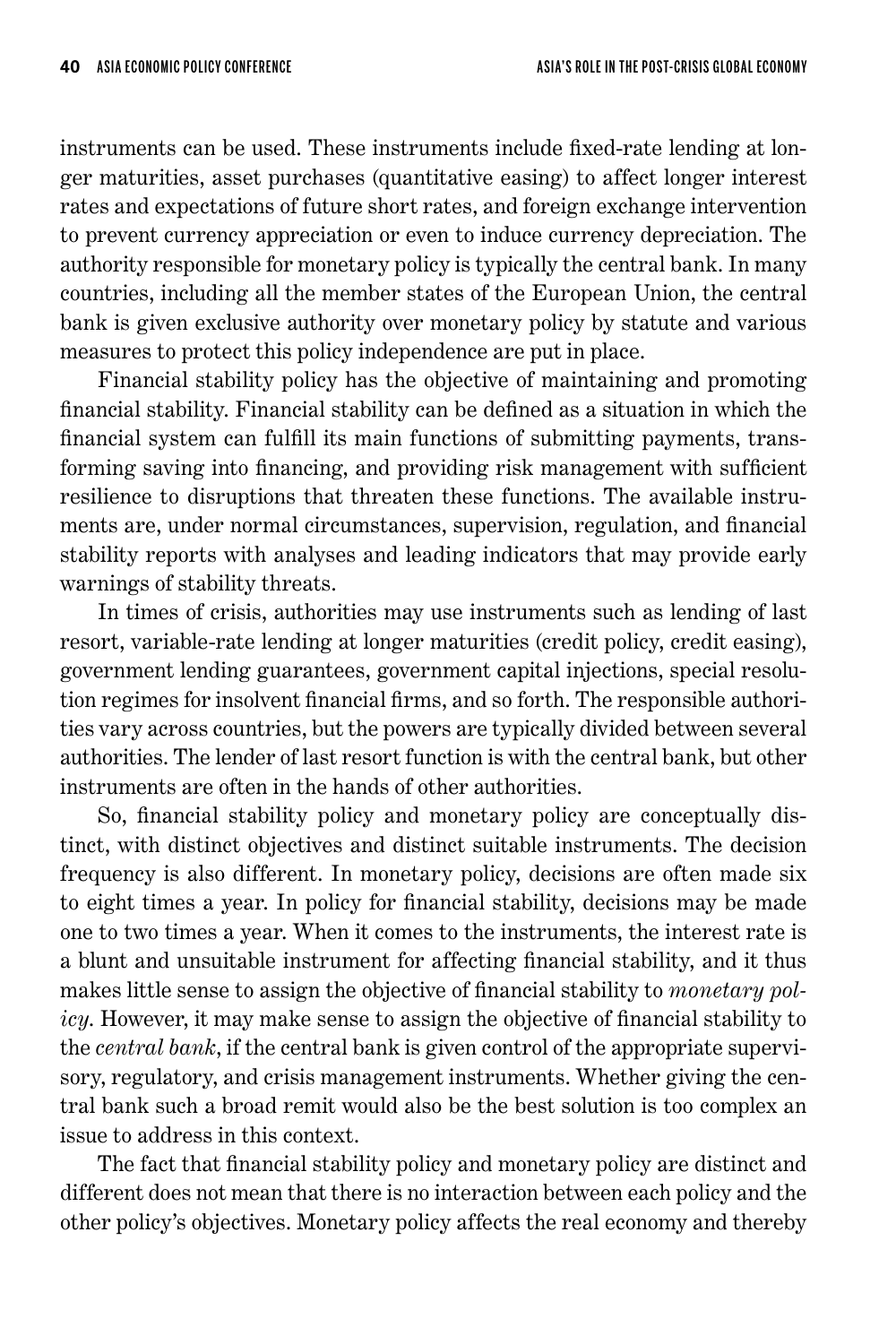profitability, asset prices, and balance sheets. Thereby it affects financial stability. Financial stability policy directly affects spreads, lending, and other aspects of financial conditions, as well as the transmission mechanism of monetary policy. This means that monetary policy should normally be conducted taking the conduct of financial stability policy into account, and financial stability policy should be conducted taking the conduct of monetary policy into account. This is similar to how monetary policy is conducted taking the conduct of fiscal policy into account, and vice versa. Note that this way of conducting monetary policy and financial stability policy—in line with a noncooperative Nash equilibrium rather than a coordinated equilibrium—does not depend on how the authority for financial stability policy is shared between different institutions. It should be conducted this way regardless of whether the central bank has the sole authority or whether it is shared between several institutions.

Thus, under normal conditions, financial stability is handled by financial stability policy, not by monetary policy. In a second-best situation, without appropriate supervision and regulation, if the policy rate is the only available tool and there is a trade-off between its effect on the monetary policy objectives and financial stability, that trade-off should be taken into account. Normally, however, the policy rate is not the only available tool, and much better instruments are available for affecting financial stability. Monetary policy should be the last line of defense of financial stability, not the first line.<sup>4</sup>

In discussions of monetary policy and financial stability, there have been many references to the "risk-taking channel" (Borio and Zhu 2008), according to which leverage and risk in the financial sector increase with lower policy rates. However, the general discussion on and the existing models for policy rates, the risk-taking channel, and so on consistently seem to suffer from confusion between nominal policy rates and the general level of real interest rates. Models such as those of Adrian and Shin (2011) and Diamond and Rajan (2011) include a short real rate but no nominal policy rate and no explicit monetary policy. Furthermore, there is no distinction between the short real rate and the neutral real rate. What monetary policy in the real world can do by setting a short nominal policy rate is only to temporarily make the short real interest rate deviate from the neutral real interest rate, which in turn is beyond the control of monetary policy. The effects that are attributed to monetary policy should only be the effects of the *deviation* between the short real rate and the neutral rate, not the effects of the whole *level* of the short real rate, the sum of the deviation and the level of the neutral real rate. The neutral real rate is affected by many things and can be low for many years for several reasons,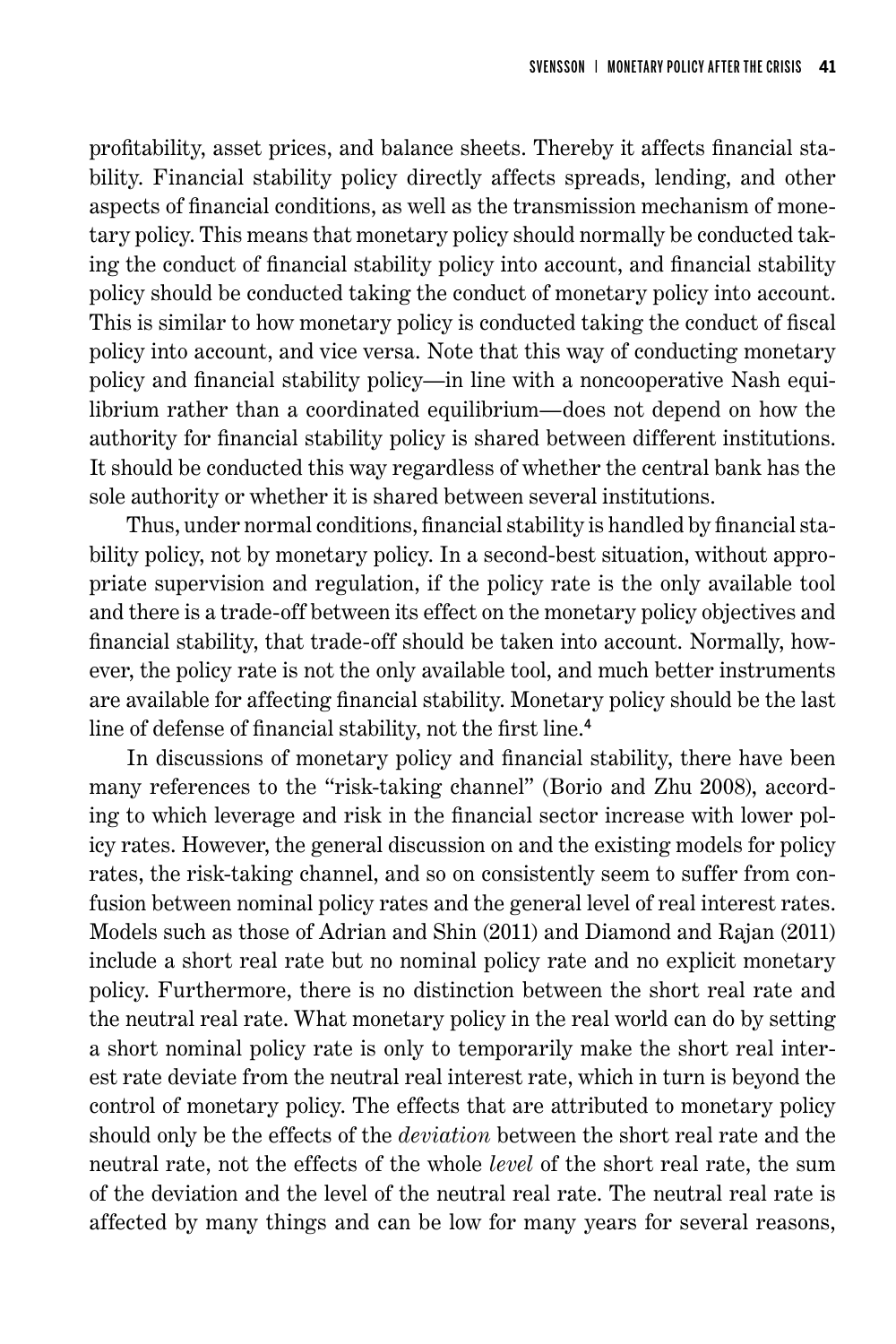including global imbalances, fiscal policy, and shocks to aggregate demand and supply. This confusion means that the conclusions from this work for monetary policy are not clear.

## 4. Monetary Policy Instruments

The standard monetary policy instruments are the policy rate and communication, including statements and the publication of forecasts of inflation, the real economy and (by some central banks) the policy rate. During financial crises, in particular when the policy rate is at or close to the zero lower bound, we have seen other more unconventional instruments being used to implement more expansionary policy, as noted above.

There is a lively debate and a considerable body of research on the effects of the LSAPs undertaken by the Federal Reserve. Estimates based on a number of recent studies, as well as Federal Reserve estimates, suggest that, all else equal, the Federal Reserve's QE2 (second quantitative easing) program launched in November 2010 lowered longer-term interest rates by 10 to 30 basis points. Federal Reserve analysis further indicates that a reduction in longerterm interest rates would be roughly equivalent in terms of the effect on the economy to a 40- to 120-basis-point reduction in the federal funds rate (Bernanke 2011b). This is a large reduction in the federal funds rate. In FRB/US simulations discussed by Yellen (2011) and reported by Chung et al. (2012), QE2 is assumed to have lowered 10-year yields by about 15 basis points, which reduces the unemployment rate by about 0.3 percentage points and increases core personal consumption expenditures inflation by about 0.2 percentage points. This is a significant effect of QE2 alone, on top of the effects of the previous LSAPs. I believe the Federal Reserve's LSAPs have had a significant positive effect on the U.S. economy and that the objections raised against them are not convincing (Svensson 2011b).

Regarding the increase in the monetary base that follows from the Federal Reserve's asset purchases, the fact that the Federal Reserve can pay interest on reserves means that a large monetary base no longer by itself leads to inflation. In the standard textbook treatment, a large monetary base implies a zero policy rate. But when the Federal Reserve can pay interest on reserves, a large monetary base does not prevent the Federal Reserve from setting the policy rate at any level required to restrict aggregate demand and prevent too high inflation. This means that from a monetary policy perspective the Federal Reserve can unwind the LSAPs at any pace that it deems appropriate when they are no longer needed.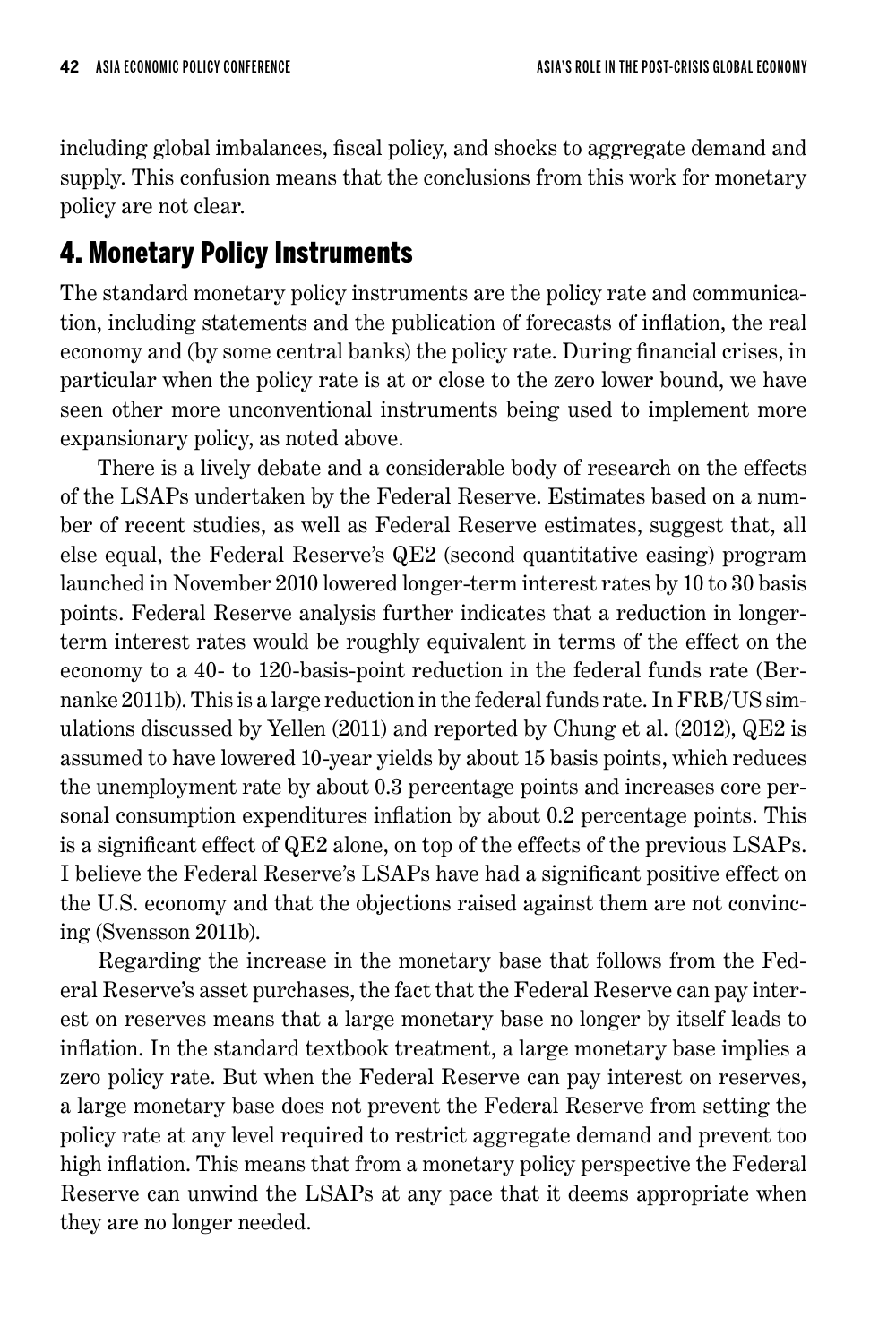Forward guidance about the future policy rate in the form of a policy rate forecast was adopted by the Reserve Bank of New Zealand in 1997, Norges Bank in 2005, the Riksbank in 2007, and the Czech National Bank in 2008. It has become a standard part of monetary policy communication in these central banks. Forward guidance in the form of statements about the future policy rate was introduced by the Bank of Canada in 2009 and the Bank of Japan in 2010. The Federal Reserve introduced language in the March 2009 statement that it anticipated rates to remain at low levels for an "extended period" and in the August 2011 statement that it anticipated rates would remain low "at least through mid-2013."

I have long been in favor of the publication of a policy rate forecast on a regular basis (Svensson 2003). This is based on both the existing practical experience of publishing such forecasts and the fact that what matters for the economy and private-sector decisions is not what the policy rate is during the one or few months until the next policy meeting but what the longer interest rates are that result from market expectations of future policy rates and term premiums. These longer interest rates have an impact on the economy through capital costs, the stock market, the exchange rate, and other asset prices (Blinder 1998, D'Amico et al. 2011, Woodford 2005). It would therefore seem that publishing a policy rate path would be the most direct way to affect interest rate expectations, especially since central banks should have better information about their own intentions than anyone else. Publication of the central bank's assessment of the future path for the policy rate is thus a separate tool in the monetary policymaker's toolbox. This tool can be particularly useful when the policy rate has reached the effective zero lower bound, and there is a need for even more expansionary policy. Given this, it may seem a mystery why still so few central banks choose to publish a policy rate path, when an increasing number of central banks are publishing forecasts of inflation and the real economy. I welcome very much that "[t]he FOMC continues to explore ways to further increase transparency about its forecasts and policy plans" (Bernanke 2011a).

### 5. Global Interest Rates and Emerging Market Capital Inflows

Emerging market economies have been subject to increased inflows of foreign capital over the last few years, and some emerging market policymakers have expressed concerns about the related risks of bubbles and other negative effects. The International Monetary Fund (IMF 2011b) examined international capital flows over the last 30 years and found that net capital flows to emerging markets have been strongly correlated with changes in global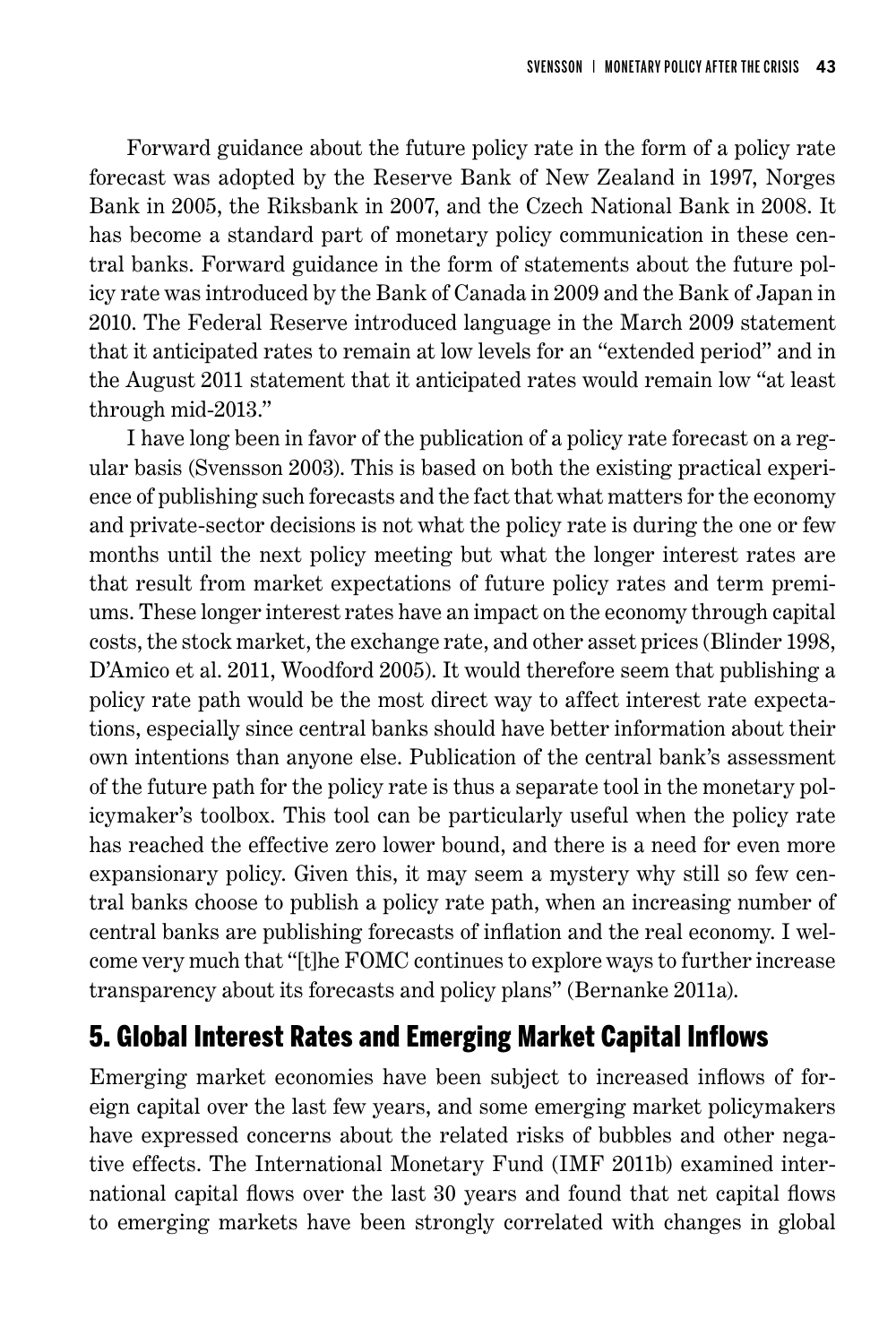financing conditions, rising sharply during periods with relatively low global interest rates.

Based on these and similar observations, some observers have concluded that the effects on capital flows to other countries should be taken into account in, for instance, Federal Reserve policy decisions. For example, Eichengreen, Rajan, and Prasad (2011) find that the political authorities in large economies "should let considerations of these external effects play an explicit role in the monetary policy framework. Central banks in these countries should pay more attention to their collective policy stance and its global implications."<sup>5</sup>

I do not agree with that conclusion. The Federal Reserve's mandate concerns U.S. inflation and employment, and the Federal Reserve is not responsible for inflation, real developments, and monetary policy in other countries except as they feed back into the United States. That responsibility should rest with the policy authorities in those countries. Countries that choose to stabilize their dollar exchange rate or even peg to the dollar will tend to import U.S. expansionary monetary policy into their own country. This monetary policy may in many cases be too expansionary for the countries concerned, creating an overheated economy with risks for bubbles and other negative consequences. A flexible exchange rate would give the countries the option of conducting an independent monetary policy appropriate for the country in question. In particular, they would be able to respond appropriately to changes in interest rates and other variables in the rest of the world. If countries nevertheless choose a peg to the dollar, with capital inflows, bubbles, and other negative effects, they are themselves responsible for those effects.

Consider the following thought experiment.<sup>6</sup> Let the world consist of two large economies, called the domestic and foreign economy, respectively. Let the domestic economy be an emerging market economy with flexible inflation targeting, a flexible exchange rate, and free capital flows. Suppose that the domestic economy is initially in an equilibrium with the inflation forecast on the inflation target, the resource-utilization forecast at a sustainable level, a constant exchange rate forecast, zero capital flows, and a given policy rate path consistent with this. Suppose the foreign interest rate falls, due to more expansionary monetary policy in the foreign economy in order to increase demand and activity in the foreign economy. Everything else equal, this has two consequences for the domestic economy. First, due to increased foreign activity, foreign demand for domestic exports increases somewhat. Second, the interest rate differential between the domestic and foreign interest rates increases. This will trigger an incipient capital inflow into the domestic economy and appreciation of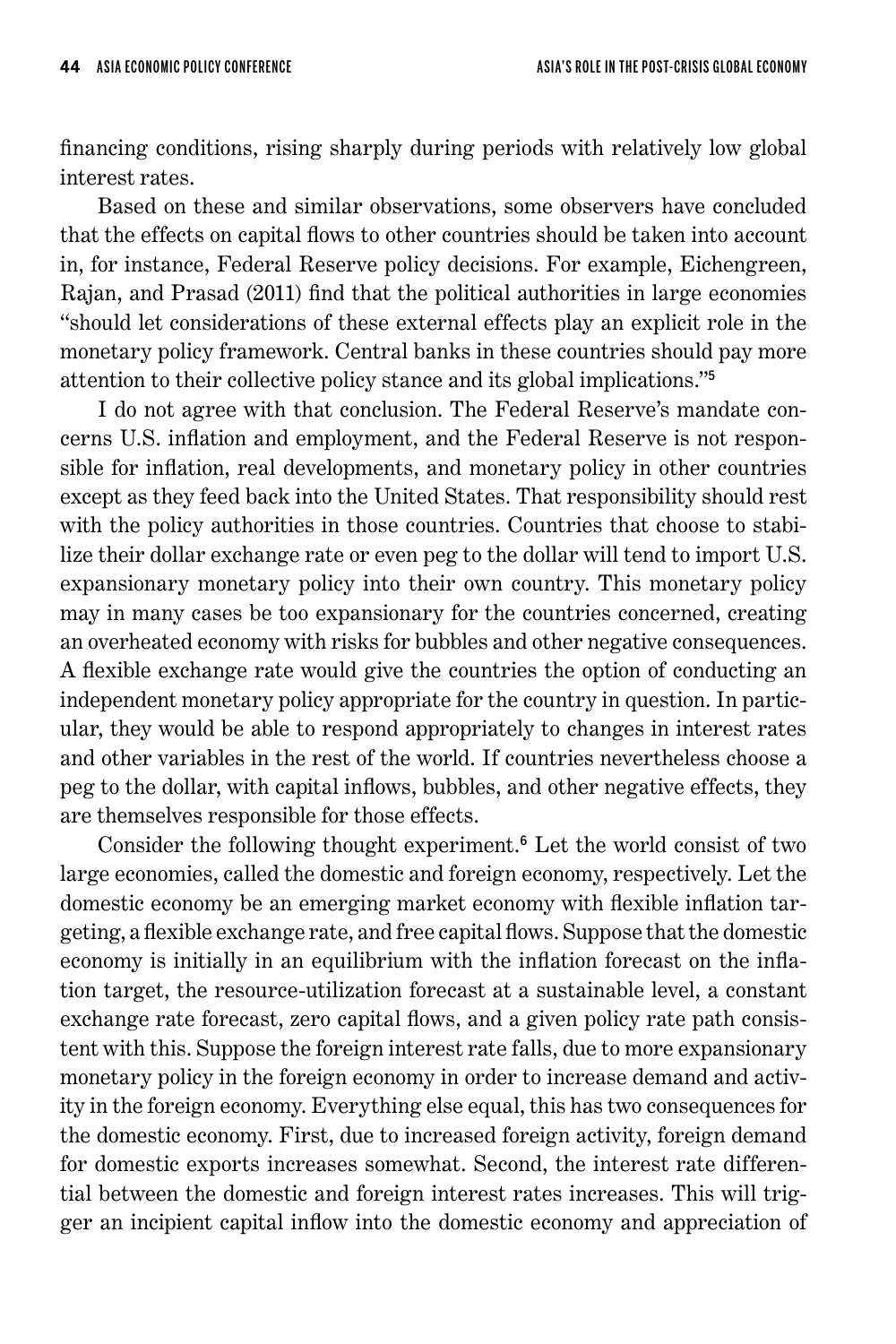the domestic currency. Suppose the appreciation is so large as to trigger depreciation expectations that balance the increased interest rate differential. This will again stabilize the capital flow at zero. Everything else equal, the appreciation of the currency is a real appreciation, which is contractionary for the tradable goods sector. Assume that this contractionary effect dominates over the initial increase in export demand, so the net effect on the tradable goods sector is contractionary. Demand for, and the output of, nontradable goods may expand somewhat from the appreciation, but assume that the contraction of the tradable goods sector dominates so the net effect on domestic output is a contraction. The appreciation also leads to lower inflation through lower prices on imported goods. The resource utilization and inflation forecasts will fall below a sustainable level and the inflation target, respectively.

The appropriate monetary policy response under flexible inflation targeting is to lower the policy rate and the policy rate path. This will stimulate the economy, moderate the nominal and real appreciation, and shift up the forecasts of inflation and resource utilization towards the target and a sustainable level, respectively. In the new equilibrium, the currency has appreciated somewhat in real terms, the nominal and real interest rate will be lower, the tradable goods sector may have contracted somewhat, and the nontradable goods sector may have expanded somewhat. This is the monetary policy response that I vote for when this situation arises for Sweden.

Suppose that for some reason the central bank is not willing to accept the nominal and real appreciation of the currency. By lowering the domestic interest rate and the policy rate path so as to keep the interest rate differential and its forecast unchanged, the central bank could in principle maintain a fixed exchange rate and zero capital flow. But the lower nominal and real interest rate paths are expansionary, and the inflation and resource utilization forecasts will shift up, above the inflation target and a sustainable level, respectively. The domestic economy is effectively importing the foreign economy's monetary policy, which is too expansionary for the domestic economy. The increased growth and activity and the expectation that the central bank may eventually have to accept an appreciation may then still lead to a capital inflow, even though the interest rate differential is unchanged. To prevent an appreciation, the central bank has to intervene and buy foreign exchange. This leaves more time for capital inflows, and the accumulated capital inflow may grow. The economy starts becoming overheated, asset prices grow, and bubbles may develop. To prevent the situation from becoming more problematic, the central bank may consider what the IMF calls capital flow management measures (CFMs), including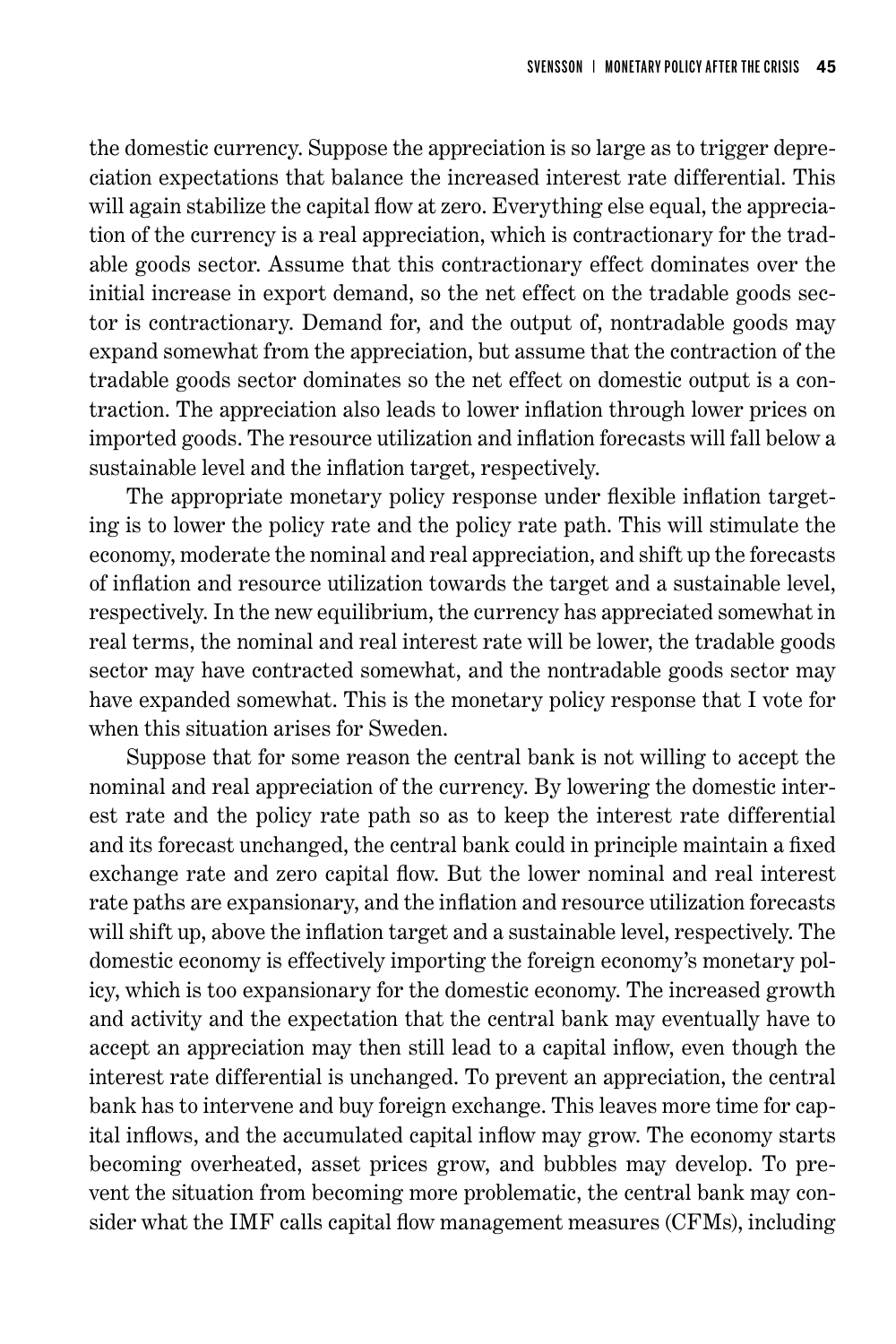capital controls (residency-based CFMs) (IMF 2011a). The authorities may also consider a fiscal contraction and financial stability measures to improve the situation.

This is a highly stylized and very simplified thought experiment. Still, I think it conveys an important insight, namely that a substantial part of the problem is due to the central bank's unwillingness to accept the nominal and real appreciation, even though this appreciation is a natural equilibrium response to the lower world interest rate. Are the reasons for that unwillingness so important that they take precedence over the problematic consequences?<sup>7</sup>

More expansionary monetary policy in the United States, for instance in the form of lower long rates due to LSAPs, tends to depreciate the dollar, all else equal. Does this mean that the United States is conducting a beggar-thyneighbor policy that hurts other countries? I do not see it this way. A weaker currency is a normal consequence of more expansionary policy in an open economy. Each of the countries affected has the option of adjusting its own monetary policy in response. All countries cannot depreciate their currency against each other, but all countries can conduct more expansionary policy if they prefer, with conventional (lower policy rates) or unconventional methods (such as asset purchases). More expansionary monetary policy will increase real activity, world trade, and both exports and imports, which in a situation of underutilized resources is to the benefit of all. Monetary policy is not a zero-sum game.

## References

- Adrian, Tobias, and Hyun S. Shin. 2011. "Financial Intermediaries and Monetary Economics." Chapter 12 in *Handbook of Monetary Economics* 3, eds. Benjamin Friedman and Michael Woodford, pp. 601–650. Amsterdam: North-Holland.
- Assenmacher-Wesche, Katrin, and Stefan Gerlach. 2010. "Monetary Policy and Financial Imbalances: Facts and Fiction." *Economic Policy* 25(63), pp. 437–482.
- Bean, Charles R. 2009. "The Great Moderation, the Great Panic, and the Great Contraction." Schumpeter Lecture, Barcelona, August 25. http://www.bankofengland.co.uk/ publications/Documents/speeches/2009/speech399.pdf
- Bean, Charles, Matthias Paustian, Adrian Penalver, and Tim Taylor. 2010. "Monetary Policy after the Fall." In *Macroeconomic Challenges: The Decade Ahead,* 2010 Economic Policy Symposium Proceedings, Federal Reserve Bank of Kansas City*.* http://kansas cityfed.org/publicat/sympos/2010/bean-paper.pdf
- Bernanke, Ben S. 2010. "Monetary Policy and the Housing Bubble." Speech at the Annual Meeting of the American Economic Association, Atlanta, GA, January 3. http://www. federalreserve.gov/newsevents/speech/bernanke20100103a.htm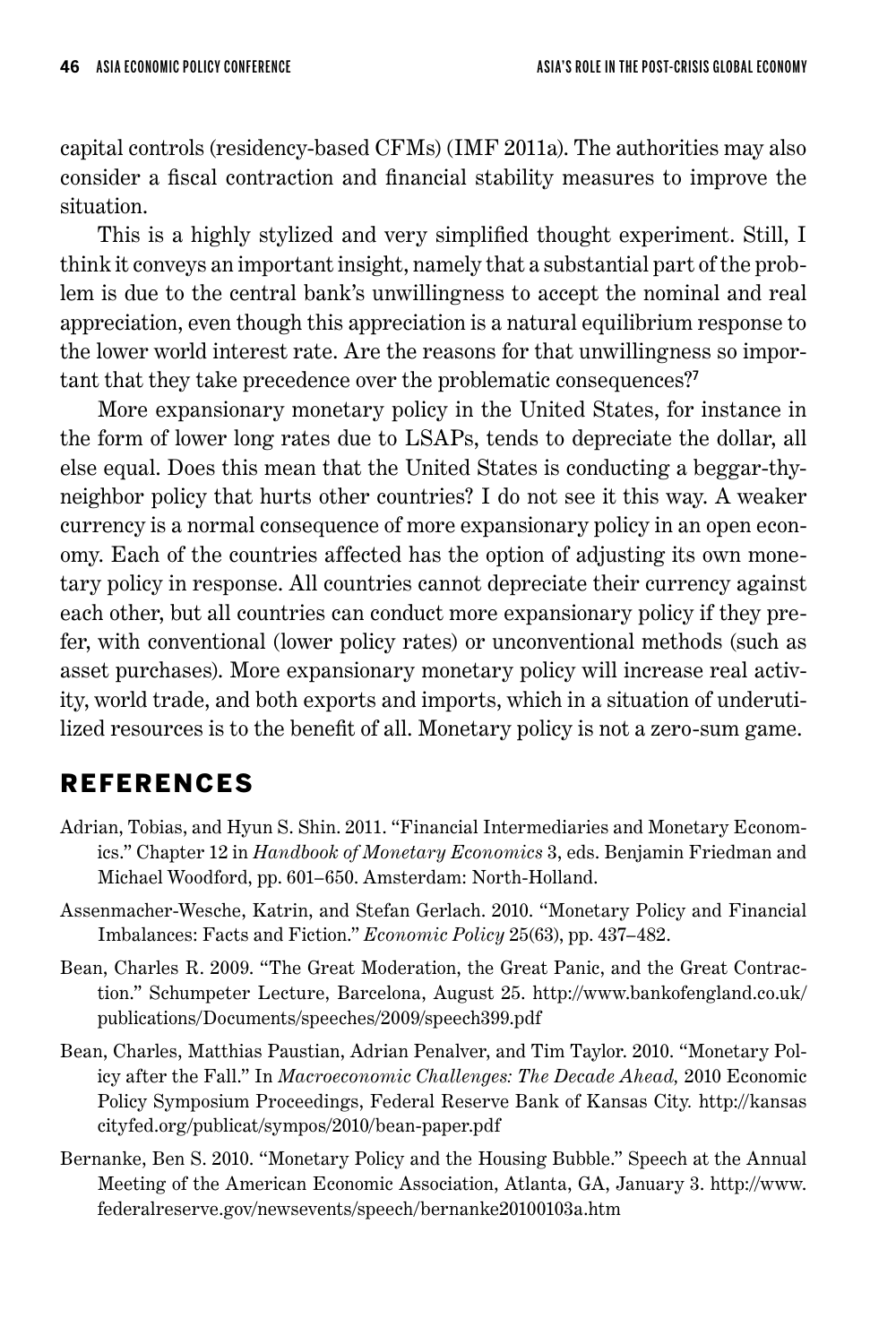- Bernanke, Ben S. 2011a. "The Effects of the Great Recession on Central Bank Doctrine and Practice." Speech at the Federal Reserve Bank of Boston 56th Economic Conference, Boston, MA, October 18. http://www.federalreserve.gov/newsevents/speech/ bernanke20111018a.htm
- Bernanke, Ben S. 2011b. " Semiannual Monetary Policy Report to the Congress." Statement before the Committee on Financial Services, U.S. House of Representatives, July 13. http://www.federalreserve.gov/newsevents/testimony/bernanke20110713a.htm
- Blinder, Alan. 1998. *Central Banking in Theory and Practice*. Cambridge, MA: MIT Press.
- Borio, Claudio, and Haibin Zhu. 2008. "Capital Regulation, Risk-Taking, and Monetary Policy: A Missing Link in the Transmission Mechanism?" Bank for International Settlements Working Paper 268. http://www.bis.org/publ/work268.htm
- Carney, Mark 2009. "Commentary: Using Monetary Policy to Stabilise Economic Activity." In *Financial Stability and Macroeconomic Policy.* Economic Policy Symposium Proceedings, Federal Reserve Bank of Kansas City. http://www.kc.frb.org/publicat/ sympos/2009/papers/carney.08.22.09.pdf
- Chung, Hess, Jean-Philippe Laforte, David Reifschneider, and John C. Williams. 2012. "Have We Underestimated the Likelihood and Severity of Zero Lower Bound Events?" *Journal of Money, Credit, and Banking* 44, pp. 47–82.
- D'Amico, Stefania, William English, David Lopez-Salido, and Edward Nelson. 2011. "The Federal Reserve's Large-Scale Asset Purchase Programs: Rationale and Effects." Working paper, Federal Reserve Board.
- Diamond, Douglas W., and Raghuram Rajan. 2011. "Illiquid Banks, Financial Stability, and Interest Rate Policy." National Bureau of Economic Research Working Paper 16994.
- Dokko, Jane, Brian Doyle, Michael T. Kiley, Jinill Kim, Shane Sherlund, Jae Sim, and Skander Van den Heuvel. 2009. "Monetary Policy and the Housing Bubble." Federal Reserve Board of Governors, Finance and Economics Discussion Series 2009-49.
- Eichengreen, Barry, Mohamed El-Erian, Arminio Fraga, Takatoshi Ito, Jean Pisani-Ferry, Eswar Prasad, Raghuram Rajan, Maria Ramos, Carmen Reinhart, Hélène Rey, Dani Rodrik, Kenneth Rogoff, Hyun S. Shin, Andrés Velasco, Beatrice Weder di Mauro, and Yongding Yu. 2011. "Rethinking Central Banking." Report from the Committee on International Economic and Policy Reform. http://www.brookings.edu/ reports/2011/09\_ciepr\_central\_banking.aspx
- Eichengreen, Barry, Raghuram Rajan, and Eswar Prasad. 2011. "Central Banks Need a Bigger and Bolder Mandate." *Financial Times*, October 24.
- Ferrero, Andrea, Mark Gertler, and Lars E.O. Svensson. 2009. "Current Account Dynamics and Monetary Policy." In *International Dimensions of Monetary Polic*y, eds. Jordi Gali and Mark Gertler. Chicago: University of Chicago Press.
- International Monetary Fund. 2009. World Economic Outlook.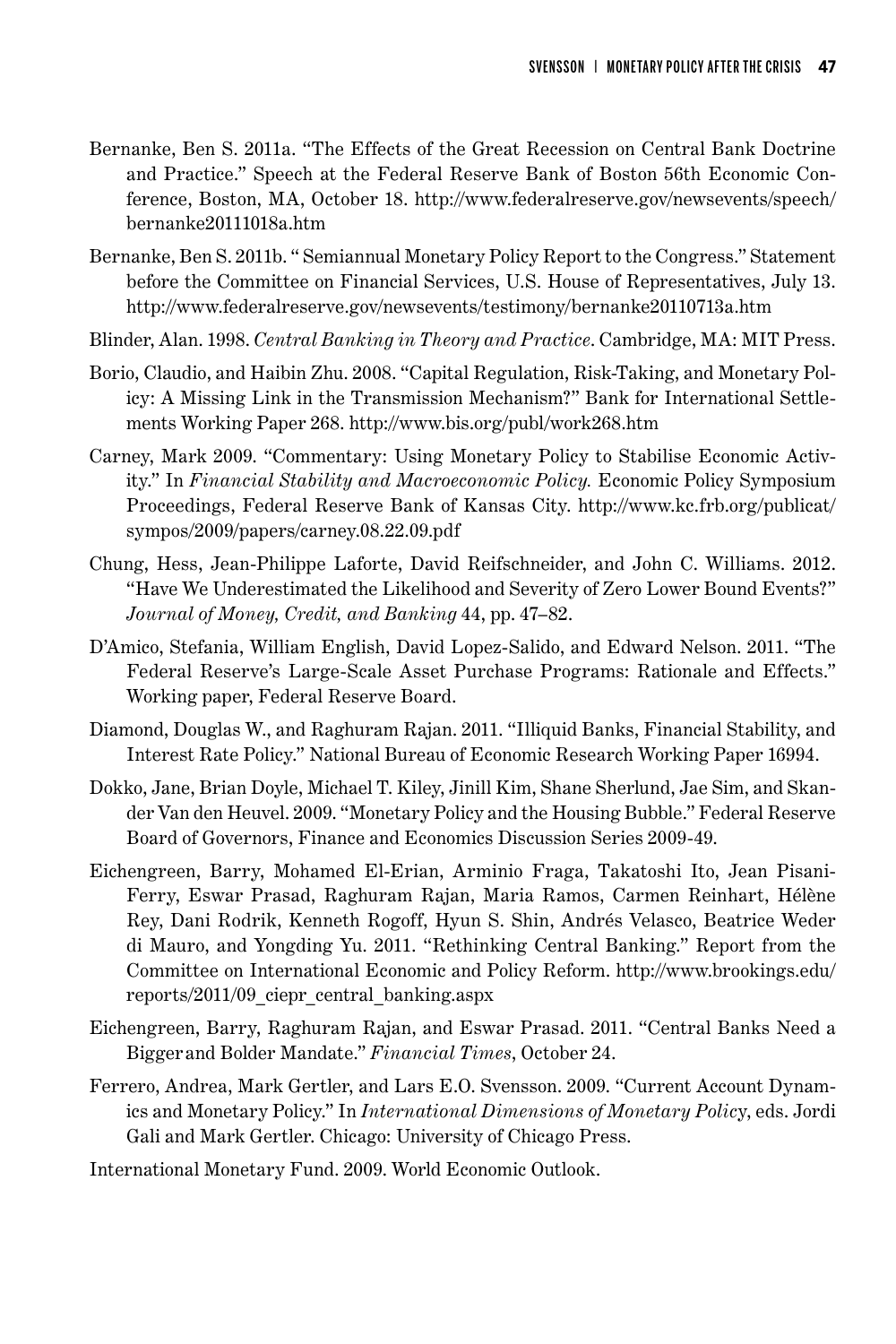- International Monetary Fund. 2011a. "Recent Experiences in Managing Capital Inflows— Cross-Cutting Themes and Possible Policy Framework." Report prepared by the Strategy, Policy, and Review Department. http://www.imf.org/external/np/pp/ eng/2011/021411a.pdf
- International Monetary Fund. 2011b. World Economic Outlook.
- Kohn, Donald L. 2007. "John Taylor Rules." In *From the Great Moderation to the Great Deviation: A Round-Trip Journey Based on the Work of John B. Taylor*. Stanford, CA: Hoover Institution Press.
- Kohn, Donald L. 2008. "Monetary Policy and Asset Prices Revisited." Speech at the Cato Institute's 26th Annual Monetary Policy Conference, Washington, DC, November 19. http://www.federalreserve.gov/newsevents/speech/kohn20081119a.htm
- Kohn, Donald L. 2009. "Policy Challenges for the Federal Reserve." Speech at the Kellogg Distinguished Lecture Series, Northwestern University, Evanston, IL, November 16. http://www.federalreserve.gov/newsevents/speech/kohn20091116a.htm
- Svensson, Lars E.O. 2003. "The Inflation Forecast and the Loss Function." In *Central Banking, Monetary Theory, and Practice: Essays in Honour of Charles Goodhart*. Cheltenham: Edward Elgar Publishing.
- Svensson, Lars E.O. 2010. "Inflation Targeting and Financial Stability." Policy lecture at the CEPR/ESI 14th Annual Conference on "How Has Our View of Central Banking Changed with the Recent Financial Crisis?" hosted by the Central Bank of Turkey, Izmir, October 28.
- Svensson, Lars E.O. 2011a. "Inflation Targeting." Chapter 22 in *Handbook of Monetary Economics*, 3b, eds. Benjamin Friedman and Michael Woodford. Amsterdam: North-Holland.
- Svensson, Lars E.O. 2011b. "Practical Monetary Policy: Examples from Sweden and the United States." *Brookings Papers on Economic Activity.* Fall, pp. 289–332.
- Svensson, Lars E.O. 2012. "Comment on Michael Woodford, 'Inflation Targeting and Financial Stability.'" *Sveriges Riksbank Economic Review* 2012(1), pp. 33–39.
- White, William R. 2006. "Is Price Stability Enough?" Bank for International Settlements Working Paper 205.
- Woodford, Michael. 2005. "Central Bank Communication and Policy Effectiveness." In *The Greenspan Era: Lessons for the Future*. Proceedings, symposium sponsored by the Federal Reserve Bank of Kansas City, Jackson Hole, WY.
- Woodford, Michael. 2007. "The Case for Forecast Targeting as a Monetary Policy Strategy." *Journal of Economic Perspectives* 21, pp. 3–24.
- Woodford, Michael. 2012. "Inflation Targeting and Financial Stability." *Sveriges Riksbank Economic Review* 2012(1), pp. 7–32.
- Yellen, Janet L. 2011. "The Federal Reserve's Asset Purchase Program." Speech at the Brimmer Policy Forum, Allied Social Science Associations Annual Meeting, Denver, CO, January 8. http://www.federalreserve.gov/newsevents/speech/yellen20110108a.htm